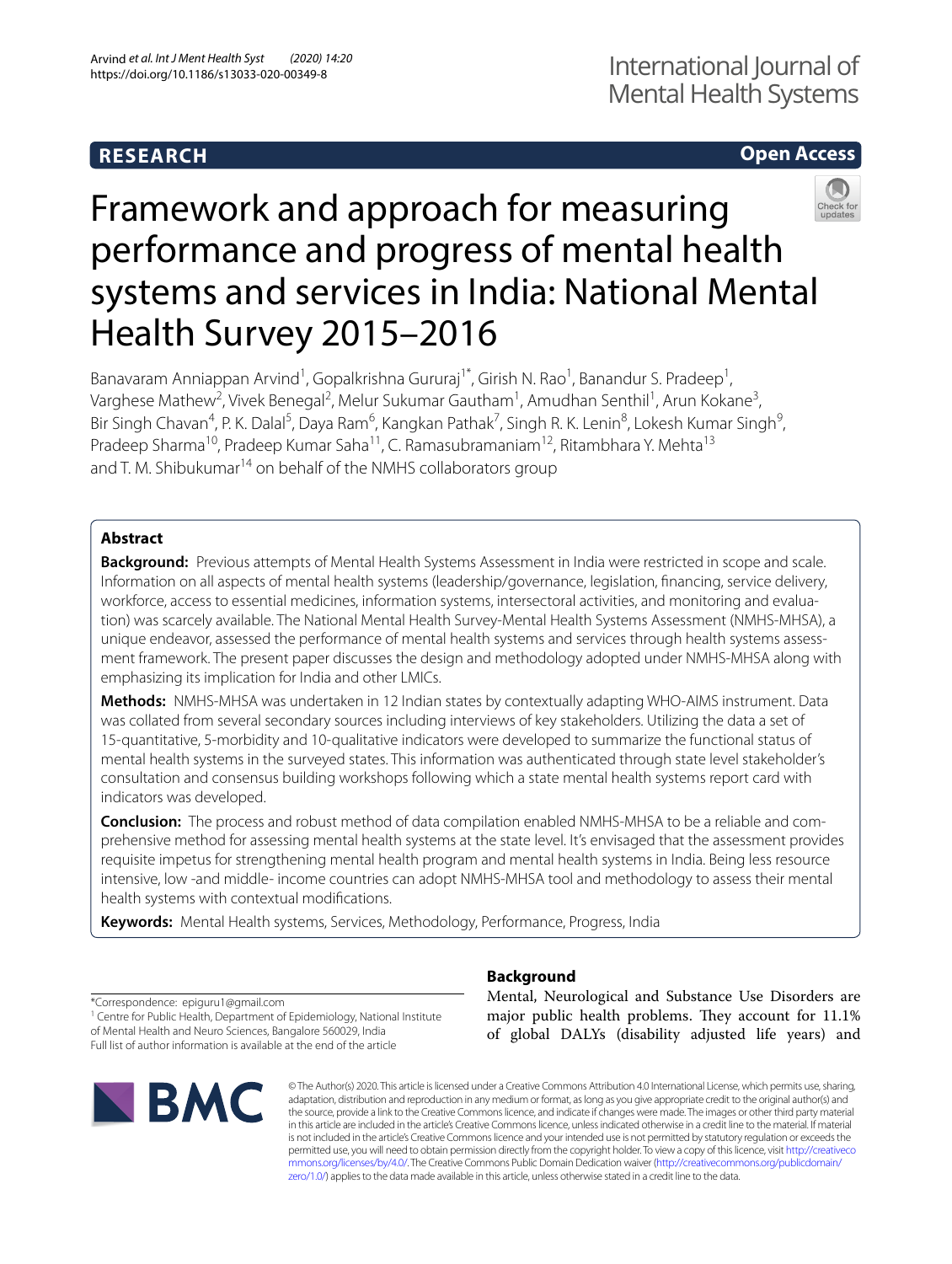Depressive Disorders are 3rd leading cause of disability  $[1, 2]$  $[1, 2]$  $[1, 2]$  $[1, 2]$ . The burden of mental and substance use disorders (MSUDs) are relatively high in Low-and Middle-Income Countries (LMICs). A third of global MSUDs related DALYs are contributed by India and China alone [\[3](#page-9-2)]. The recently conducted National Mental Health Survey (NMHS) of India reported, that at any given time, 1 in every 10 adults needs care for one or more mental disorders [\[4](#page-9-3)].

Functional health system is vital for delivery of efective health services and they contribute to reducing the burden of mental disorders in the population. Quality care is essential for improving the quality of life of those afected by mental disorders [[5\]](#page-9-4). High burden of mental disorders in India [\[4\]](#page-9-3) emphasizes the need for comprehensive, integrated and well functioning mental health systems. However, health systems in LMICs are challenged with scarcity of resources, inequitable distribution and ineffcient utilization [[6\]](#page-10-0). Mental health systems in LMICs including India are poorly funded with substantially inadequate manpower and infrastructure for mental health  $[7, 8]$  $[7, 8]$  $[7, 8]$  $[7, 8]$ . These factors along with stigma, discrimination and low level of mental health literacy contributes to high treatment gap for mental disorders in India [[9\]](#page-10-3) varying between 70%-92% [\[4\]](#page-9-3).

Understanding and appraising mental health systems and services is essential for developing sound mental health policy, program and services [\[10](#page-10-4)]. Inorder to support development of such policies and programs, mental health systems assessment (MHSA) should consider appraisal of all the following essential building blocks of health system viz service delivery, health workforce, health information system, access to essential medicines, fnancing and leadership/governance [\[11\]](#page-10-5). However, previous attempts of MHSA in India were restricted in scope, as they either evaluated/examined service delivered under the National Mental Health Programme (NMHP)/District Mental Health Programme (DMHP) or assessed standards of care available in mental health care facilities  $[4, 12-17]$  $[4, 12-17]$  $[4, 12-17]$  $[4, 12-17]$ . Consequently, there has been limited understanding regarding the status of mental health systems in India from a public health perspective.

#### **Rationale for NMHS‑MHSA**

The National Mental Health Survey of India  $[18]$  $[18]$  $[18]$  implemented in 2015-16 aimed to estimate the prevalence and assess pattern of MSUDs from a representative national sample drawn from 12 states of India along with identifying the treatment gap, disabilities and socioeconomic impact associated with MSUDs. In order to facilitate and strengthen development of comprehensive and integrated mental health systems for delivery of programs and services at the national and state levels, there was a need to simultaneously assess the nature and performance of mental systems in NMHS surveyed states [\[19](#page-10-9)]. Hence NMHS-MHSA was simultaneously implemented along with NMHS in the 12 states of India with the following objectives (i) to examine the available health and health related resources for mental health activities/ programmes in the surveyed states, (ii) to examine the status of mental health services and programmes in the surveyed states through a systems assessment framework. Details of design and methodology of NMHS is published elsewhere  $[4, 20]$  $[4, 20]$  $[4, 20]$  $[4, 20]$ . The present paper describes the need, design, methods and the process implemented under NMHS-MHSA.

#### **Framework of NMHS‑MHSA**

Considering the essential building blocks of health systems [\[11\]](#page-10-5), NMHS-MHSA assessed the following 10 components of mental health system viz (1) Mental Health Policy and Mental Health action plan, (2) Infrastructure for the delivery of mental health care, (3) Health human resources for mental health from health and health related sectors (4) Delivery of mental health care including availability of psychotropic drugs in district hospitals/ Community Health Centers (CHCs)/taluka hospitals/ Primary Health Centers (PHCs) along with availability of follow up care/domiciliary care in the community and outreach activities for mental health problems, (5) Implementation of legislations for mental health, 6) Public education and IEC activities, (7) Linkages with other sectors/ departments like education, women and child welfare, social welfare etc. (8) Budget for mental health activities, (9) Engagement with civil society, and 10) Programme monitoring—evaluation and research including monitoring of the quality/type/nature of services provided.

Comprehensive assessment of the mental health system involves coordination, collection and compilation of data from various sectors and sources including those from outside the formal health sector which provide mental health care services and support. Hence, it involves an iterative process of checking, triangulating and validating the collected data. These issues were meticulously considered within the framework of NMHS-MHSA.

#### **Methodology**

#### **Preparatory phase**

Two preliminary efforts undertaken by Centre for Public Health [\(http://nimhans.ac.in/center-for-public-healt](http://nimhans.ac.in/center-for-public-health/)  $h$ ), Department of Epidemiology @ National Institute of Mental Health and Neuro Sciences (NIMHANS), served as pilot assessments providing inputs and directions towards development of methodology for National Mental Health Survey- Mental Health Systems Assessment (NMHS-MHSA). Firstly, mental health systems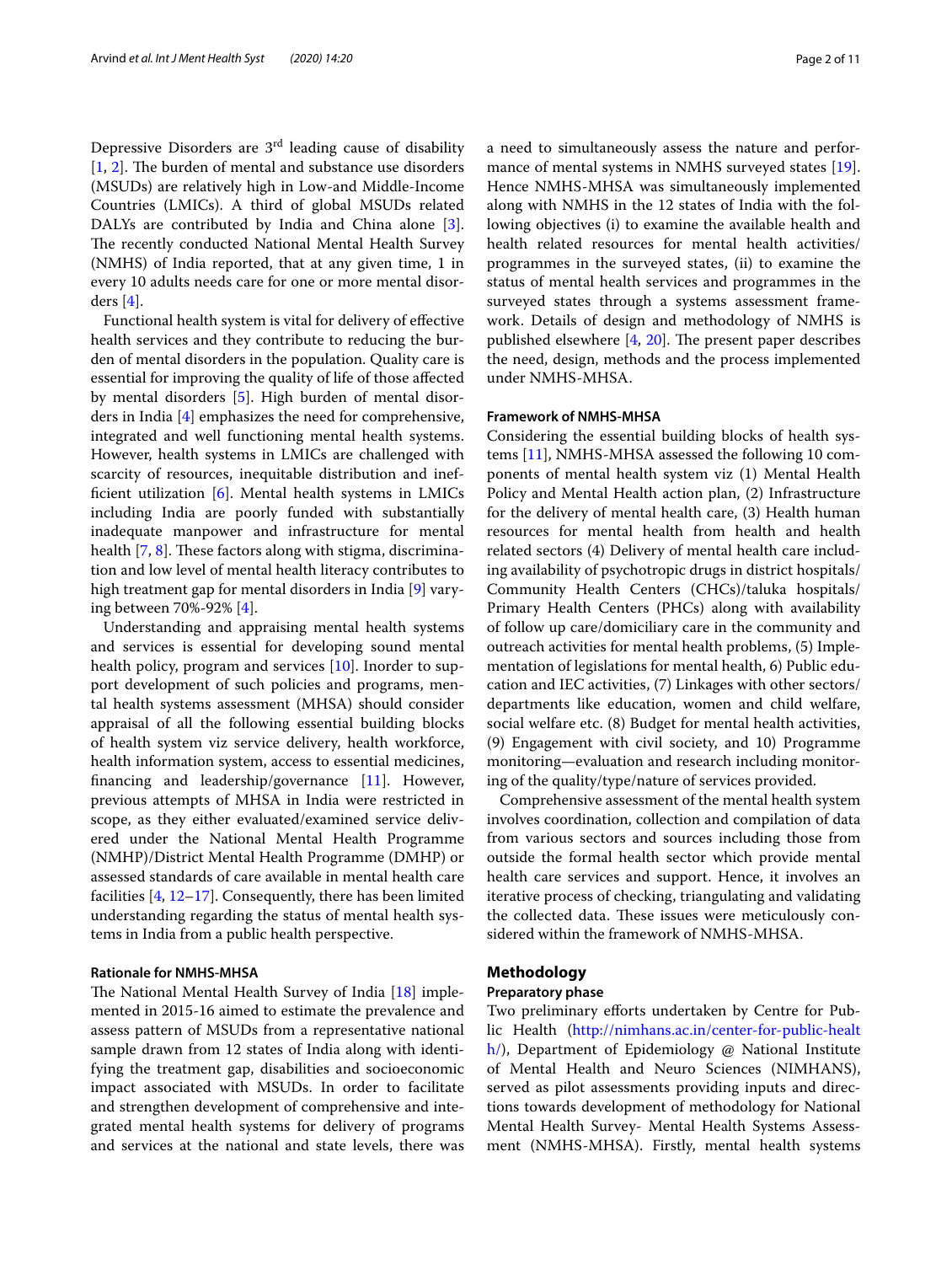and services were assessed in Kolar District of Karnataka state in India  $[21]$  $[21]$  $[21]$  by utilizing the adapted version of "World Health Organization- Assessment Instrument for Mental health Systems (WHO-AIMS)" [\[22\]](#page-10-12). Considering the various sources and nature of information available for assessing mental health systems at the district level, series of discussions were held with mental health programme officers and other stakeholders. Based on the feedback from stakeholders, WHO-AIMS tool was appropriately modifed, fnalized and piloted in Kolar district. Subsequently, district level assessment was scaled to state level wherein mental health systems was assessed in the state of Tamil-Nadu in India [[23\]](#page-10-13) with a specifc focus on 16 districts implementing District Mental Health Program (DMHP). Learning's from Tamil-Nadu state mental health systems assessment includes: (a) contextually modifed WHO-AIMS instrument was found suitable and reliable to collate information on mental health systems at the state level, (b) required data had to be compiled from multiple sources, and (c) state level workshops and discussions with experts and stakeholders was essential for data triangulation and reaching consensus. These consensus meetings also ensured necessary buy-in of the fndings by state administrators, policy makers, and program officers which is considered critical for implementing appropriate actions by the government.

#### **Standard operating protocol**

To facilitate uniform implementation of MHSA across 12 states, standard operating protocol consisting of master protocol [\[24](#page-10-14)] and operational guidelines [\[25](#page-10-15)] document was developed and agreed upon by all team members. These documents provided step by step guide on the methodology of data collection process (what data to collect, data sources, how to collect such data as well as steps for state level expert and stakeholder consensus meeting) ensuring compilation of good quality data across states.

#### **Project management**

Since the data collection involved 12 states in India, various project management units were constituted to facilitate smooth conduct of the survey (refer Fig. [1](#page-3-0) for organogram of NMHS-MHSA)

#### **Study sites**

MHSA, being complimentary to NMHS, was undertaken in all NMHS surveyed states and included: Punjab and Uttar Pradesh (Northern region), Tamil Nadu and Kerala (Southern region), Jharkhand and West Bengal (Eastern region), Rajasthan and Gujarat (Western region), Madhya Pradesh and Chhattisgarh (central region) and Assam and Manipur (North-Eastern regions).

#### **Scope of assessment under NMHS‑MHSA**

The primary focus of NMHS-MHSA was overall assessment of the mental health systems at the state level. Secondly, systems assessment was undertaken in districts implementing DMHP in the NMHS surveyed states and the purpose was to review the current status of implementation of DMHP. Finally, all the other districts not implementing DMHP at the time of study were also included for assessment. The assessment at three different but interrelated levels provided comprehensive information on the status of mental health systems at the state level.

#### **Study instrument**

The adapted version of WHO-AIMS  $[22]$  $[22]$  was utilized for data collection. Broadly, mental health systems was assessed under 10 diferent domains (refer Additional fle [1](#page-9-5): Table S1) including general information about the state, general health care facilities and resources, mental health facilities and resources, management of mental health problems, intra and intersectoral collaboration, social welfare activities, engagement with civil society, Information-Education-Communication, mental health indicators, monitoring and evaluation.

Supporting mental health programmes at the state level with relevant information for development of mental health action plan was one of the outcomes of NMHS-MHSA. Towards that and as highlighted previously, WHO-AIMS tool was appropriately adapted. Firstly, instead of focusing on detailed analysis of policy, legislation and action plan, NMHS-MHSA tool collected information on the presence and implementation status of mental health policy, legislation and action plan at the state level. Secondly, since mental health systems are evolving in the country, questions regarding human rights issues of mentally afected individuals were limited as this was observed to be difficult to assess. Thirdly, as detailed information about select parameters of mental health services (like service users categorization, number of inpatients/outpatients by diferent health care facilities, child and adolescent specifc mental health services etc.) are routinely not available, NMHS-MHSA tool was developed to collect information on number of individuals utilizing services from mental health care facilities in the state. Fourthly, with regard to psychotropic drugs, WHO-AIMS tool collects information to estimate the proportion of health care facilities with availability of psychotropic drugs. However, the existing sources in India does not record such information and hence in NMHS-MHSA, programs managers and stakeholder's perception regarding availability of various psychotropic drugs on a continuous and uninterrupted basis at diferent levels of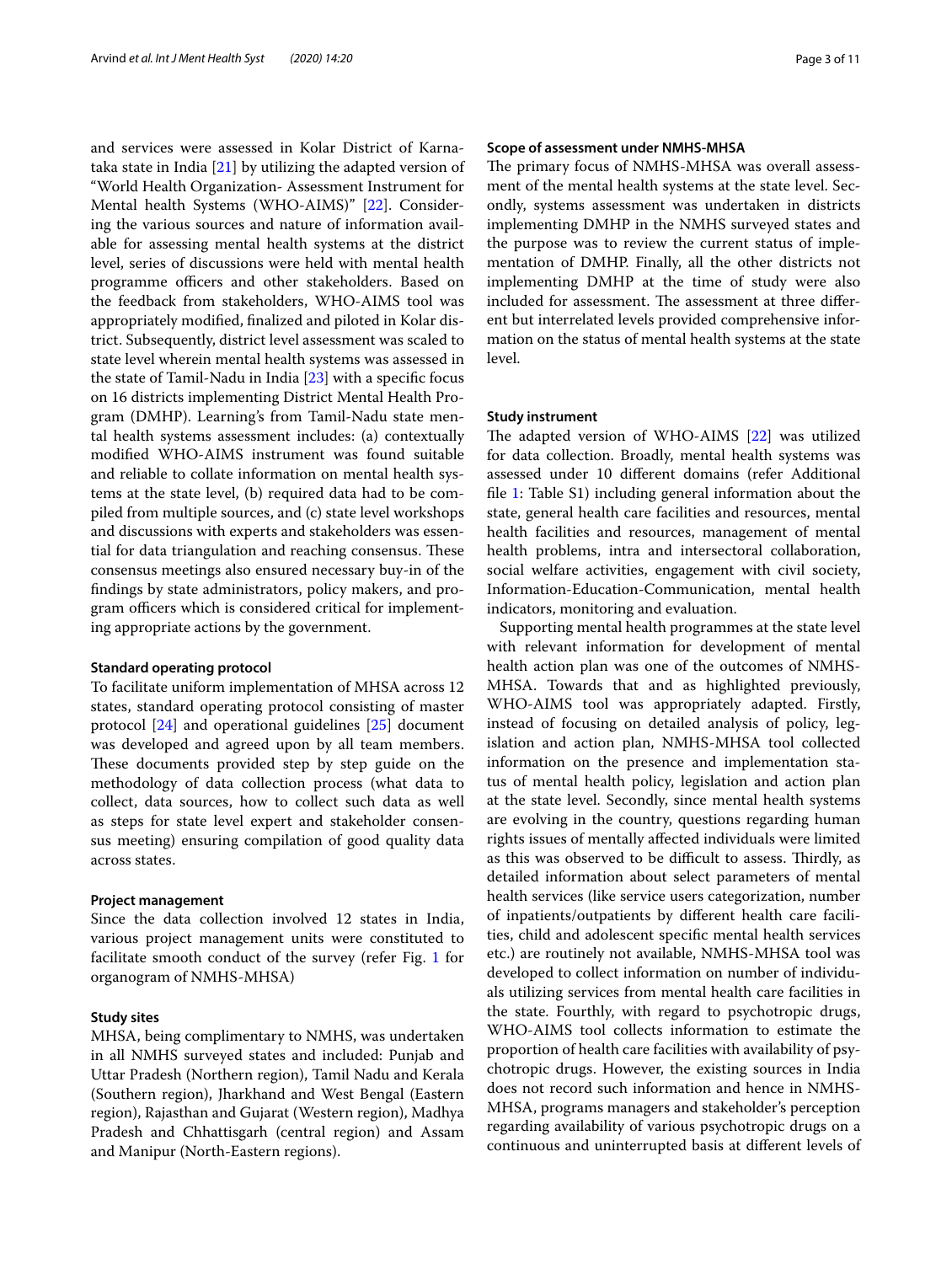

<span id="page-3-0"></span>health system (primary health center, sub-district hospital and district hospital) was collected. Finally information on mental health research is not documented in any systematic manner at the state level and hence was not considered in NMHS-MHSA.

As the development of a standardized tool that collects information to meet the specifc objectives of study is of utmost importance, the tool utilized for NMHS-MHSA was validated at multiple levels. The

Kolar [\[21](#page-10-11)] and Tamil Nadu study [\[23\]](#page-10-13) facilitated initial validation of the NMHS-MHSA tool. Secondly, study investigators from 12 NMHS states who are experts in the feld of public mental health critically examined various components of the tool and their feedback helped to further refne and validate the tool. Lastly, the tool was feld tested in all the 12 NMHS states, relevant changes were made and fnalized for its utilization in NMHS-MHSA.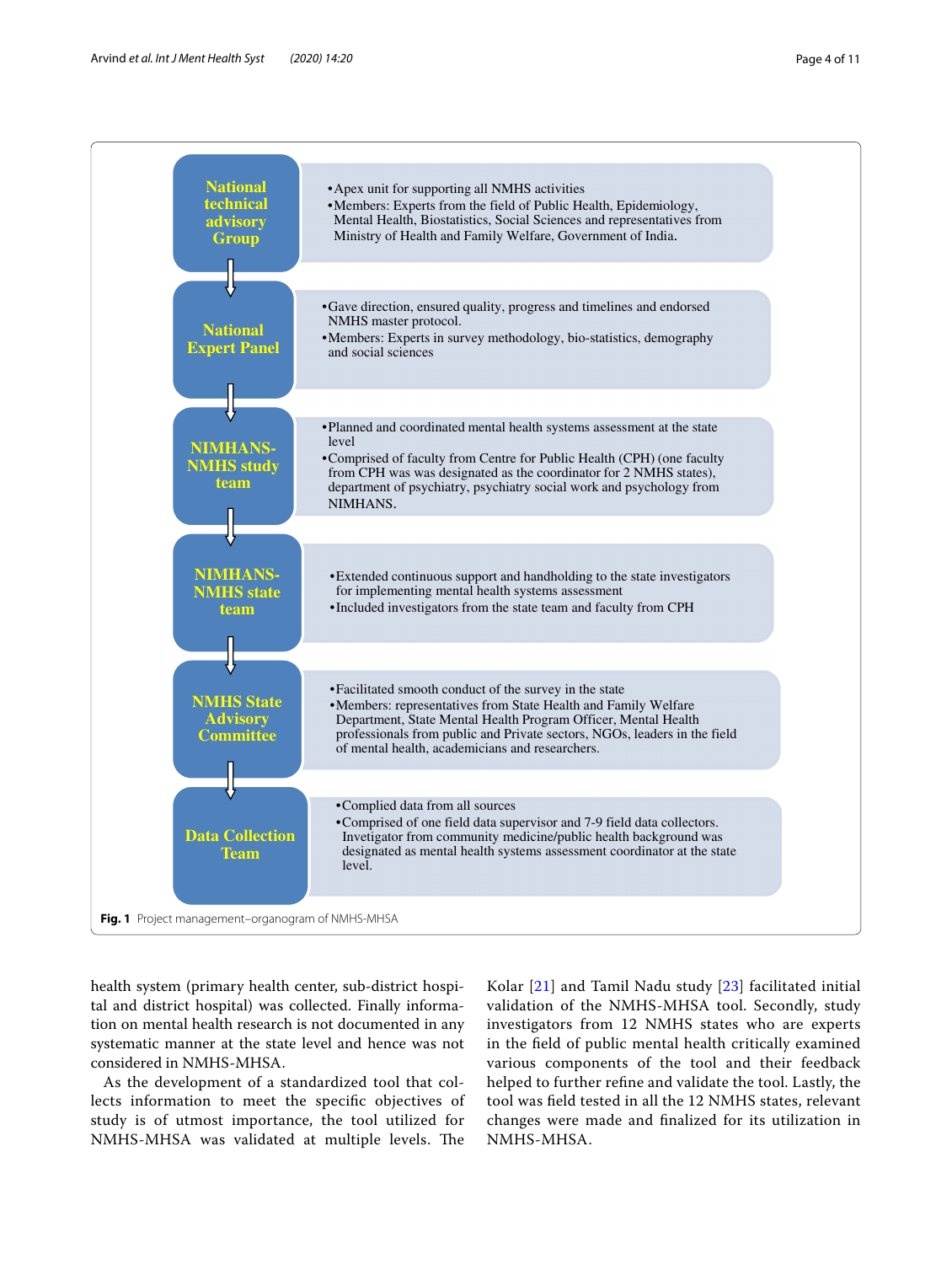#### **Data sources**

The preparatory activities undertaken in Kolar  $[21]$  $[21]$  and Tamil Nadu [[23\]](#page-10-13) clearly illustrated the need to access multiple sources of data for MHSA as information was not available at one central source, either at national or state level in India. Furthermore, the feld study conducted in 12 NMHS states revealed the state level variations in data sources with particular reference to health care facilities and human resources in private sector. Broadly, various data source included *national*/*state*/*district reports* (National Health Profle of India, National Rural Health Mission annual reports, Rural health statistics, District Statistical Handbook, Report on Accidental Deaths and Suicides in India by National Crime Records Bureau, Annual report by Department of Health and Family Welfare), authentic *websites* (Census of India, Medical Council of India, State Medical Council, Rehabilitation Council of India) and *personal communications with offices and individuals for collecting information from official/most reliable documents* (State Health and Family Welfare Department, Office of Director General of Health Services, Office of National Health Mission, District Health Office, Department of Medical Education, State Pollution Control Board, Secretary-State Mental Health Authority, State nodal officer for Mental Health, District Mental Health Programme officers, Practicing psychiatrist and psychiatric professional bodies, Civil society organizations, Mental hospitals/Institutes, Medical Colleges).

The identified data sources were approached hierarchically from the national level to the mental health facilities at the state level until adequacy and saturation were obtained for each item. An iterative process of checking and triangulating data from various sources at diferent levels was adopted. In situations where multiple sources of data were available for the same information, the most authentic sources were utilized.

#### **Training for data acquisition**

NMHS-MHSA collected quantitative and qualitative information through various approaches including communication with key personnel at state level from both public and private sector. Therefore, training of study investigators and feld data collectors was crucial for ensuring collection of appropriate and valid data. During national collaborators meeting, study investigators from 12 NMHS states were oriented towards the scope and nature of data to be collected, sources of data, means of resolving conficts in case of multiple sources of data and finalizing the data set. The study investigators in turn trained the feld data collectors regarding the methods, source and nature of data to be collected. The data coordinator (chosen from the team of data collectors) was given the overall responsibility of data collection and pooling in each of the study sites. Finally, continued training and handholding of the state team by the central team were part of the fortnightly e-discussions and more than 200 such e-meetings were held during the entire study period.

#### **Data compilation, confrmation and analysis**

During September 2015 to March 2016, NIMHANS-NMHS team worked together with state NMHS team to compile data from various secondary sources. Subsequently, state teams forwarded the duly completed MHSA proforma to NIMHANS. Completed proforma received from all the 12 NMHS states was scrutinized by NIMHANS-NMHS team for completeness, reliability and quality of the collated information. Incomplete and inconsistent information was highlighted and communicated to the state team, following which the state team revisited the data sources and collected the appropriate information. This iterative process continued until the data was found to be complete and error free. Upon fnalization of the data set, analysis was performed at the central level for all states. Frequency distributions and measures of central tendency (e.g., means, medians) were calculated as appropriate and rates per 1,00,000 population were estimated for a range of data points. Qualitative indicators were summarized through scoring system and state mental health system report card was developed. All the sequential steps beginning from preparatory activities to development of report and fact sheet sheets is depicted in Fig. [2](#page-5-0).

#### **Development of indicators**

Indicators to quantify the current performance and progress of mental health systems at the state level were developed based on collected data. To ensure national and international relevance of the indicators developed, key resources like WHO-mental health atlas [[8](#page-10-2)] and WHO-mental health action plan [\[26](#page-10-16)] were reviewed and through active consultation with public health and mental health experts at state level, a set of 15 quantitative, 5 morbidity and 10 qualitative indicators were developed (refer Additional file [1](#page-9-5): Table S2). These indicators broadly covered the following components of mental health system: availability of mental health policy, existence and functioning of state mental health authority, nature and level of implementation of mental health legislation(s), funding support for state mental health activities, presence of a mental health action plan and its implementation status, nature and level of general and mental health care facilities and human resources, training for health and non-health personnel, availability of drugs, mental health education activities, presence and mechanisms of inter-sectoral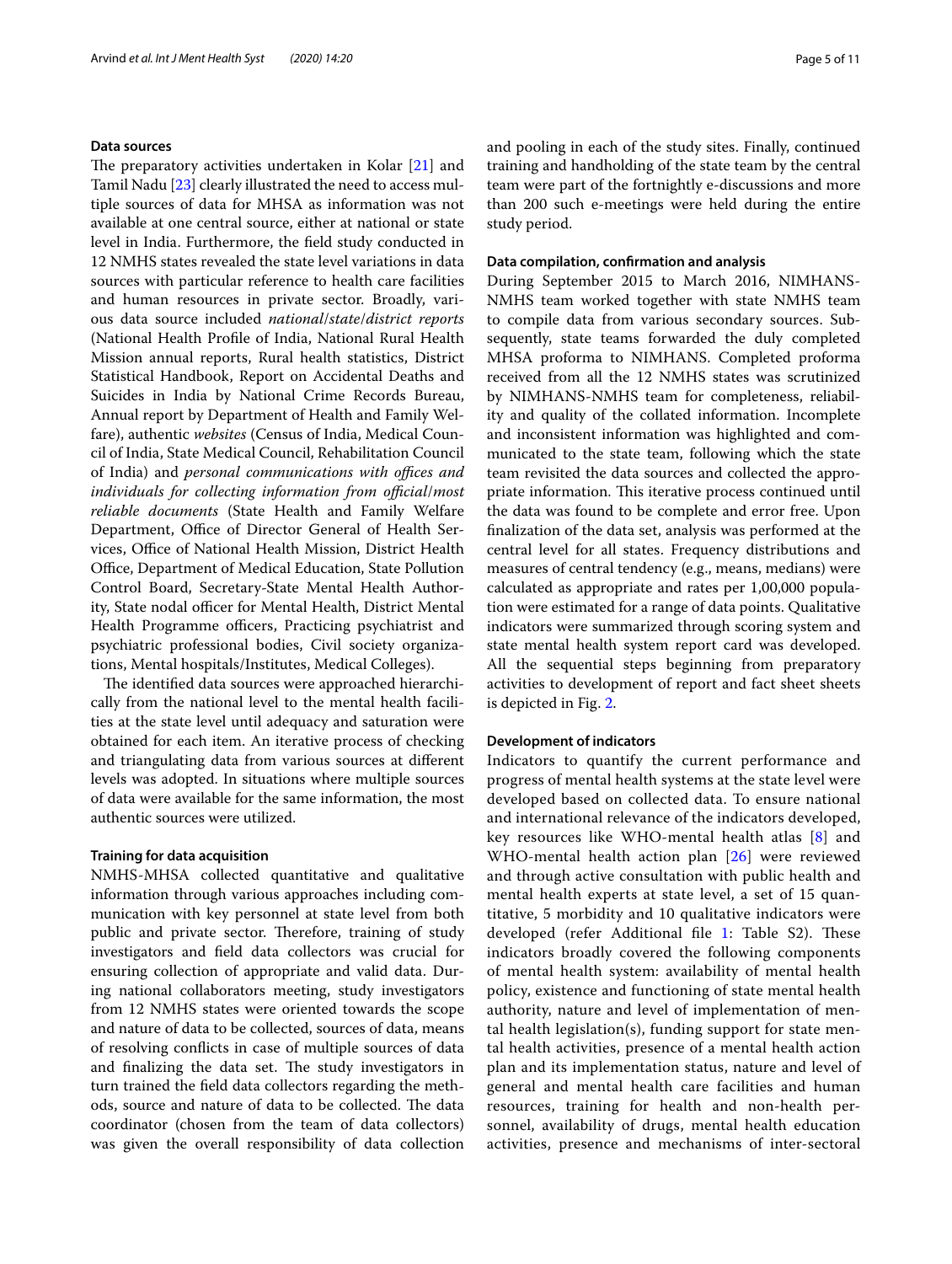

<span id="page-5-0"></span>coordination, presence of monitoring and evaluation system, mental health information system, population coverage of DMHP, prevalence of mental morbidity (including prevalence of common mental disorder, severe mental disorder, alcohol use disorder, depressive

disorder and high suicidal risk), incidence of suicides and treatment gap for mental disorders.

The 10 qualitative indicators essentially focused on the macro aspects of the mental health system (Additional fle [1:](#page-9-5) Table S2). Each of the qualitative indicators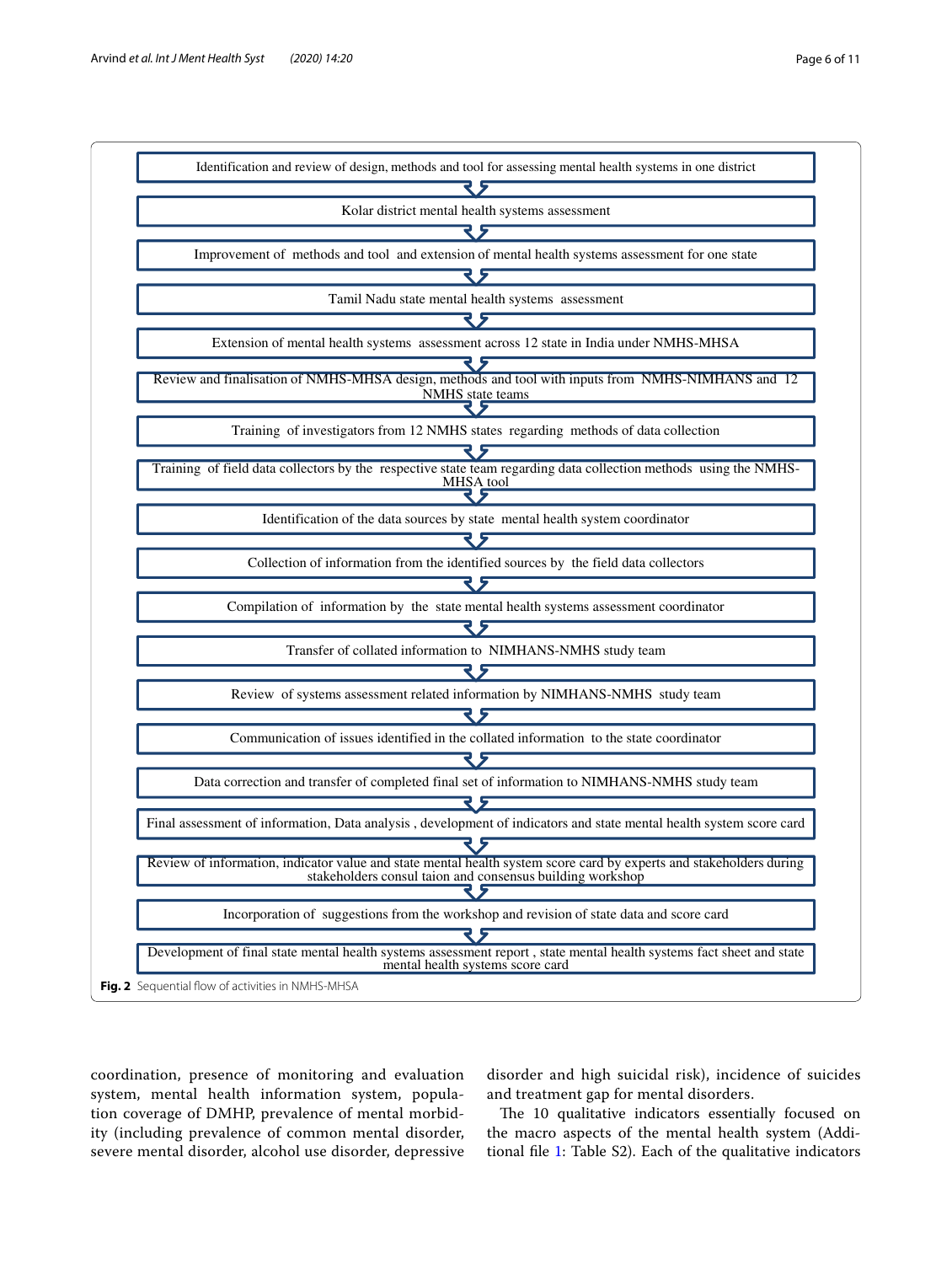was scored on a scale of 0–10 where 0 indicate worst and 10 indicate the best possible score and the overall score ranged between 0 and 100. The scoring was undertaken based on predetermined parameters like availability, comprehensiveness, adequacy and level of implementation depending upon the type of indicator.

#### **Consensus building workshop(s)**

NMHS state advisory committee was formed by including group of expert's and stakeholder's (15 to 20 in number) in each NMHS state. The committee included: State Principal Health Secretary or their representative, State National Health Mission Director or their representative, State Mental Health Programme Officer, Member-Secretary of the State Mental Health Authority, psychiatrist from both private and public sectors, public health specialists, civil society members, legal advisors, a representative from the state Information Education Communication cell and others as required.

Following collection, compilation and analysis of data, the state mental health systems related information including the state report card was shared and discussed with the advisory committee members during the state level expert's and stakeholder's consultation and consensus building workshops in each of the NMHS state. Through a consultative process, the advisory committee members critically scrutinized the data and the indicators and agreed/improvised on the collated data, thereby authenticating the final information. The endorsement of the information and indicators by the advisory committee indirectly ensured its acceptance essential for follow up actions. Based on the feedback from the advisory committee members, NIMHANS-NMHS team fnalized the state mental health systems assessment, related indicators and the state report card for all the 12 NMHS states.

#### **State mental health system report card**

As a fnal step, each state was scored based on the fnal values of the 10 qualitative indicators to arrive at a composite score. The state mental health systems score along with quantitative indicators together constituted the state report card and indicate the functional status of the mental health systems at the state level. Examples of state report cards are available at [\(http://indianmhs.nimha](http://indianmhs.nimhans.ac.in/fact-sheets.php) [ns.ac.in/fact-sheets.php\)](http://indianmhs.nimhans.ac.in/fact-sheets.php).

#### **Results**

The states chosen under NMHS-MHSA were diverse with regards to their socioeconomic and administrative characteristics and are at diferent stages of development. The health systems especially availability of health facilities also varies across the states (Table [1](#page-7-0)). The implementation of National Mental Health Programme in India is primarily the responsibility of the state and is implemented through the District Mental Health Program (DMHP) which was launched in 4 districts in 1996  $[27]$  $[27]$ . Thereafter slow and variable expansion of the program has been observed across the states. The wide variations in nature of health systems in general and mental health systems in particular provide the context for adopting the systems assessment methods described under NMHS-MHSA. The detailed results of NMHS-MHSA with regard to the performance and progress would be published subsequently.

#### **Discussion**

India was one of the frst countries in the developing world to formulate a National Mental Health Programme as early as 1982 [\[28\]](#page-10-18). Based on the Bellary model [[28](#page-10-18)[–30](#page-10-19)], the frst community mental health initiative undertaken at a district level in India, DMHP was launched in the year 1996 in 4 districts during IX Five Year Plans. Due to various implementation challenges, the program was slowly expanded across the country covering 27 districts during IX Five Year Plans (2002–2007) and 123 districts during XI Five Year Plans (2007–2012). Plans are afoot to implement DMHP across all the 624 districts in the country. In this context, previous attempts of mental health systems assessment in India primarily focused at evaluating individual components of NMHP/DMHP [[13](#page-10-20), [14,](#page-10-21) [17](#page-10-7)]. Some of the assessments also focused on quality of services especially in mental hospital/institutions and also reviewed availability of mental health human resources and facilities at the national level [[12](#page-10-6), [15,](#page-10-22) [16](#page-10-23)] and in select urban areas  $[31]$  $[31]$ . These studies undertaken with differing goals and objectives utilized diferent methodologies and tools.

NMHS-MHSA was strongly grounded on a public health approach and was undertaken considering the larger health systems assessment framework. Uniform methodology and a common data collection instrument and was employed to assess the mental health systems in 12 NMHS states at one point of time in the year 2016. Thus overcoming the limitations of the previous studies, NMHS-MHSA provides comprehensive information about the baseline status of mental health systems at the state level which would strengthen the mental health systems and program in the state and country as a whole. Simultaneous assessment of burden of mental disorders across 12 NMHS states facilitated greater understanding of the gap between need and systems response, which was a unique attempt of its kind and scale in the country.

WHO-AIMS has been widely utilized across countries for assessing mental health systems including India  $[8, 32]$  $[8, 32]$  $[8, 32]$  $[8, 32]$  $[8, 32]$ . These assessments in India usually were limited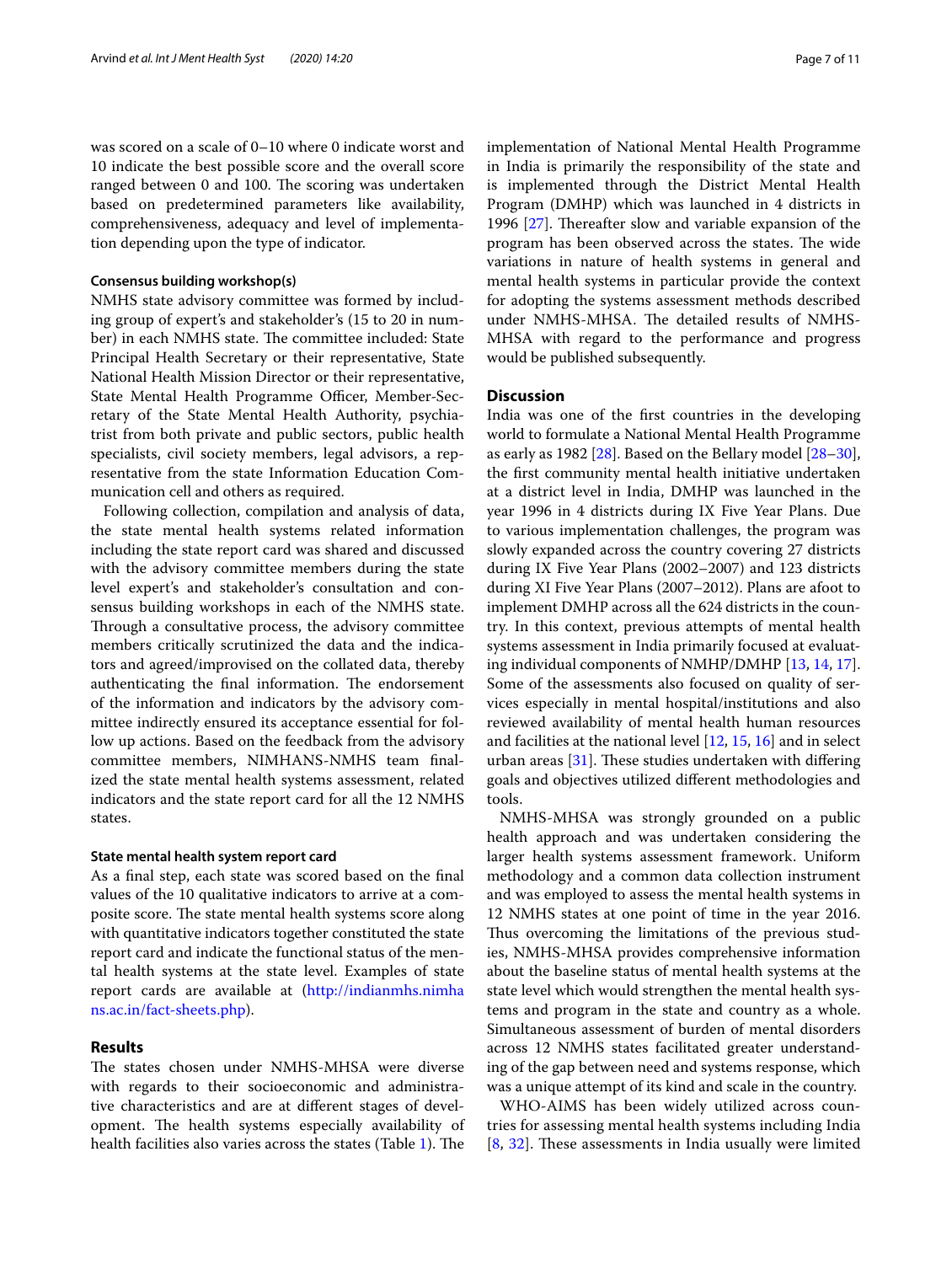| 11.99<br>0.07 <sub>0</sub><br>0.02<br>0.07<br>0.04<br>0.57<br>$\supseteq$<br>60,439,692<br>0.01<br>12.04<br>0.03<br>99<br>0.76<br>0.05<br>0.05<br>0.55<br>25,545,198<br>20.30<br>3.09<br>0.03<br>0.09<br>0.07<br>0.61<br>$\overline{1}$<br>31,205,576<br>14.81<br>3.29<br>0.48<br>0.08<br>0.02<br>0.04<br>0.82<br>4. Sub district/Taluka hospital<br>5. Community health centre<br>2. Medical college hospital<br>I. Super specialty Hospital<br>6. Primary health centre<br>3. District hospital<br>8. Dispensaries<br>Population(n)<br>7. Sub centre<br>Public Sector | 32,988,134 | 33,406,061<br>0.02<br>0.03 | 72,626,809      |                |                  |            |            |             |                  |
|-------------------------------------------------------------------------------------------------------------------------------------------------------------------------------------------------------------------------------------------------------------------------------------------------------------------------------------------------------------------------------------------------------------------------------------------------------------------------------------------------------------------------------------------------------------------------|------------|----------------------------|-----------------|----------------|------------------|------------|------------|-------------|------------------|
|                                                                                                                                                                                                                                                                                                                                                                                                                                                                                                                                                                         |            |                            |                 |                |                  |            |            |             |                  |
|                                                                                                                                                                                                                                                                                                                                                                                                                                                                                                                                                                         |            |                            |                 | 28,55,794      | 27,743,338       | 68,548,437 | 72,147,030 | 199,812,341 | 91,276,115       |
|                                                                                                                                                                                                                                                                                                                                                                                                                                                                                                                                                                         |            |                            | 0.01            | 0.07           | 5.O              | 10.01      | < 0.01     | 0.01        | 0.04             |
|                                                                                                                                                                                                                                                                                                                                                                                                                                                                                                                                                                         |            |                            | < 0.01          | 0.07           | 0.01             | 0.01       | 0.03       | 0.01        | 0.02             |
|                                                                                                                                                                                                                                                                                                                                                                                                                                                                                                                                                                         |            | $\overline{0}$ .           | 0.06            | 0.24           | 0.08             | 0.05       | 0.04       | 0.07        | 0.02             |
|                                                                                                                                                                                                                                                                                                                                                                                                                                                                                                                                                                         |            | 0.24                       | 0.09            | 0.07           | 0.15             | 0.03       | 0.33       |             | $\overline{0}$ . |
|                                                                                                                                                                                                                                                                                                                                                                                                                                                                                                                                                                         |            | 0.69                       | 0.46            | 0.59           | 0.59             | 0.83       | 0.53       | 0.39        | 0.38             |
|                                                                                                                                                                                                                                                                                                                                                                                                                                                                                                                                                                         |            | 2.55                       | $\overline{61}$ | 2.97           | $\overline{.81}$ | 3.05       | 2.42       | 1.75        | 0.99             |
|                                                                                                                                                                                                                                                                                                                                                                                                                                                                                                                                                                         |            | 16.17                      | 12.65           | 14.74          | 10.64            | 21.02      | 12.06      | 10.27       | 1.35             |
|                                                                                                                                                                                                                                                                                                                                                                                                                                                                                                                                                                         |            | 4.74                       | 2.94            | 0.70           | 4.27             | 0.28       | 0.27       | 0.25        | $\overline{0}$ . |
| 0.01<br>0.10<br>0.05<br>0.01<br>9. AYUSH hospital                                                                                                                                                                                                                                                                                                                                                                                                                                                                                                                       |            | 0.48                       | 0.05            | 0.03           | 0.02             | 0.18       | 0.36       | 0.99        | 0.02             |
| 1.03<br>1.35<br>4.71<br>1.46<br>10. AYUSH dispensaries                                                                                                                                                                                                                                                                                                                                                                                                                                                                                                                  |            | 4.73                       | 3.22            | 9.87           | 1.83             | 5.66       | 61         | 0.00        | 2.24             |
| 0.04<br>0.03<br>$\begin{array}{c} \end{array}$<br>0.02<br>1. ESI/CGHS hospital                                                                                                                                                                                                                                                                                                                                                                                                                                                                                          |            | 0.05                       | 0.01            | $\overline{1}$ | 0.08             | 0.12       | 0.04       | 0.07        | 0.04             |
| 14.80<br>16.96<br>28.93<br>21.03<br>Health care facilities in public sector                                                                                                                                                                                                                                                                                                                                                                                                                                                                                             |            | 29.82                      | 21.14           | 29.37          | 19.55            | 31.22      | 18.08      | 14.82       | 5.32             |
| Private sector                                                                                                                                                                                                                                                                                                                                                                                                                                                                                                                                                          |            |                            |                 |                |                  |            |            |             |                  |
| 0.02<br>0.02<br>0.01<br>0.01<br>1. Super specialty Hospital                                                                                                                                                                                                                                                                                                                                                                                                                                                                                                             |            | 0.07                       | < 0.01          | 1.10           | 0.26             | 0.01       | 0.02       | 0.02        | 0.02             |
| 0.01<br>0.01<br>2. Medical college hospital                                                                                                                                                                                                                                                                                                                                                                                                                                                                                                                             |            | 0.06                       | 0.01            |                | 0.03             | 0.01       | 0.03       | 0.01        | 0.01             |
| 0.15<br>2.25<br>17.51<br>0.12<br>3. Hospital                                                                                                                                                                                                                                                                                                                                                                                                                                                                                                                            |            | 3.44                       | 0.21            | 1.05           | 3.94             |            | 5.07       |             | 0.08             |
| 0.86<br>$\overline{1}$<br>4. Nursing home                                                                                                                                                                                                                                                                                                                                                                                                                                                                                                                               |            |                            | 0.32            | 0.03           | 10.82            |            | 2.82       |             | 0.08             |
| 0.10<br>$\mathbf{I}$<br>5. Registered clinic                                                                                                                                                                                                                                                                                                                                                                                                                                                                                                                            |            |                            | 1.68            | $\overline{O}$ | 2.42             |            |            |             |                  |
| 6. Non allopathic hospital                                                                                                                                                                                                                                                                                                                                                                                                                                                                                                                                              |            |                            | 0.28            | $\circ$        | 0.62             |            |            |             | 0.01             |
| 0.16<br>3.25<br>17.52<br>0.94<br>Health care facilities in private sector                                                                                                                                                                                                                                                                                                                                                                                                                                                                                               |            | 3.58                       | 2.52            | 2.2            | 18.08            | 0.02       | 7.95       | 0.03        | 0.19             |
| 20.2<br>46.45<br>21.97<br>Health care facilities in public and private sector                                                                                                                                                                                                                                                                                                                                                                                                                                                                                           | 14.96      | 33.4                       | 23.66           | 31.58          | 37.63            | 31.24      | 26.04      | 14.85       | 15.51            |

<span id="page-7-0"></span>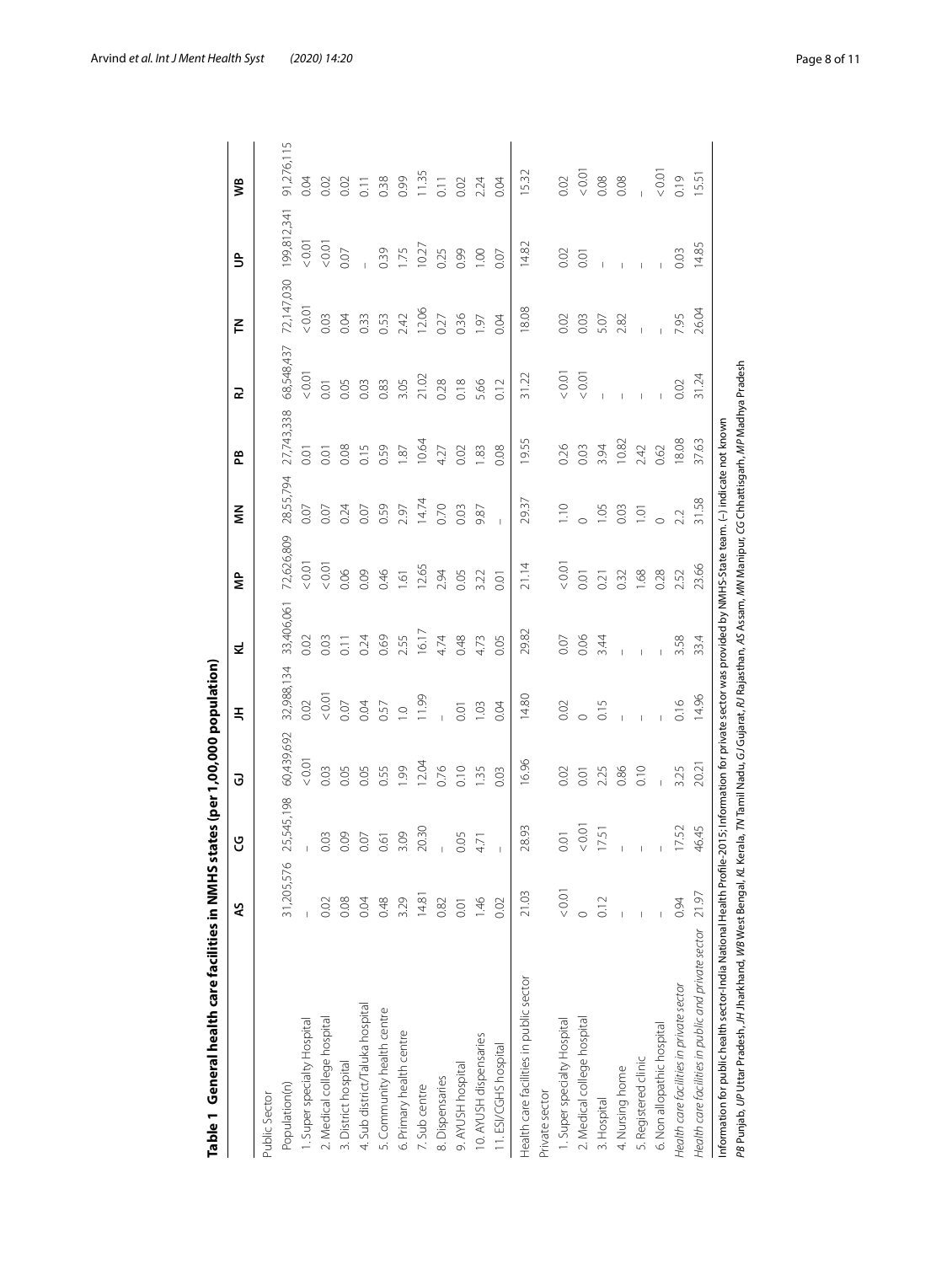(only two state level mental health systems assessments have been conducted in India in the past) and state wide information was not available till date. Health being state subject in India [[33\]](#page-10-26) and with health systems and related mechanisms varying across states, there is need for information on performance of mental health systems at the individual state level  $[34, 35]$  $[34, 35]$  $[34, 35]$  $[34, 35]$ . Therefore, NMHS-MHSA undertook assessment with a primary focus on state mental health system. Additionally, the methodology adopted also provides information at the district level required to strengthen the DMHP. With relevant changes, NMHS-MHSA tool and methodology could be utilized for repeat/periodical assessments in future and for similar assessments in India and other LAMICs.

The process of compiling information for assessing mental health systems was a major challenge in NMHS-MHSA. It is well acknowledged that all data required for such an assessment is not available at a single source or in one ministry or department as such. Hence various sources of data at multiple levels including interaction with key stakeholders were essential to gather information as well as to authenticate the same. The Kolar  $[21]$  $[21]$  $[21]$ and Tamil-Nadu [[23\]](#page-10-13) studies enhanced understanding of NMHS team regarding various data sources and the nature of data available in them. The type of data sources sometimes varied across the states which was apparent during the interaction with NMHS state team members and during the pilot study. Despite the challenges posed, accessing multiple data sources facilitated triangulation of data and was required to provide a clear and broad picture of mental health systems.

The baseline status of mental health systems was summarized using a set of quantitative and qualitative indicators (Additional file [1:](#page-9-5) Table S2). These indicators were developed based on the following premise: (a) refect essential building blocks of health system, (b) feasible to collect data (c) provide actionable information and (d) facilitate national and international comparison of the mental health systems. The data required to estimate the indicator value was collated from multiple sources including interaction with key personnel. Thus there was an inherent need to authenticate the collated information which was achieved through discussion with subject experts and stakeholders during stakeholder's consultation and consensus building workshop. This process was also vital for ensuring acceptance of the results by policy makers, program managers and all other concerned stakeholders in the state for ensuring follow up actions. Essential to highlight that comparison across states is not recommended as each of the Indian states are in diferent stages of development. However, it provides an opportunity to learn from strengths and limitations of individual components of a mental health programmes across surveyed states. The NMHS-MHSA also resulted in follow-up activities at the state level as seen through dissemination of data at state level, publication of state level reports, scientifc communications and utilization of fndings for planning and programming purposes (for details visit [http://indianmhs.nimha](http://indianmhs.nimhans.ac.in/index.php) [ns.ac.in/index.php\)](http://indianmhs.nimhans.ac.in/index.php).

NMHS-MHSA does have certain limitations. The absence of national registry of service providers or other such systems in the country and poorly regulated private sector posed challenges in compilation of information. Despite this challenge, the present assessment provides indicative scenario rather than accurate information on private sector. Secondly, data disaggregated by urban and rural area was not available and hence the same is refected in NMHS-MHSA. However, often it is reported that in India there is an inequitable distribution of mental health care facilities and personnel with an urban advantage [[36](#page-10-29)] and the fndings from NMHS-MHSA has to be viewed on this background. Finally, the collated data could be infuenced by the quality of the data sources. This is limited to the best possible extent through data triangulation and validation by experts and stakeholders during stakeholder's consultation and consensus building workshop.

NMHS-MHSA is a rapid, reliable and comprehensive method of assessing mental health systems at provincial or state levels. Taking forward the present initiative, mental health systems assessments should be undertaken at regular intervals covering all the states in India. The tool and methodology of NMHS-MHSA is subject to continuous improvements which principally depend upon the availability of better quality data sources. Towards this end there is an absolute need for strengthening mental health information system at all levels including the mental health policy. Leveraging digital India initiative by Government of India [[37](#page-10-30)], health information system in the country should be revitalized which inturn could lead to better assessments in coming years. Since NMHS-MHSA is not resource intensive and the process of data collection being robust, LMICs can utilize the methodology to assess their mental health system with contextual modifcations. Mental health systems assessment undertaken at regular interval is essential for continuously guiding the national mental health policy of India [\[38](#page-10-31)] and also to measure and steer the country's progress towards meeting the targets set under WHO's mental health action plan 2013–2020 [\[26](#page-10-16)] and Sustainable Development Goal-3 [[39\]](#page-10-32).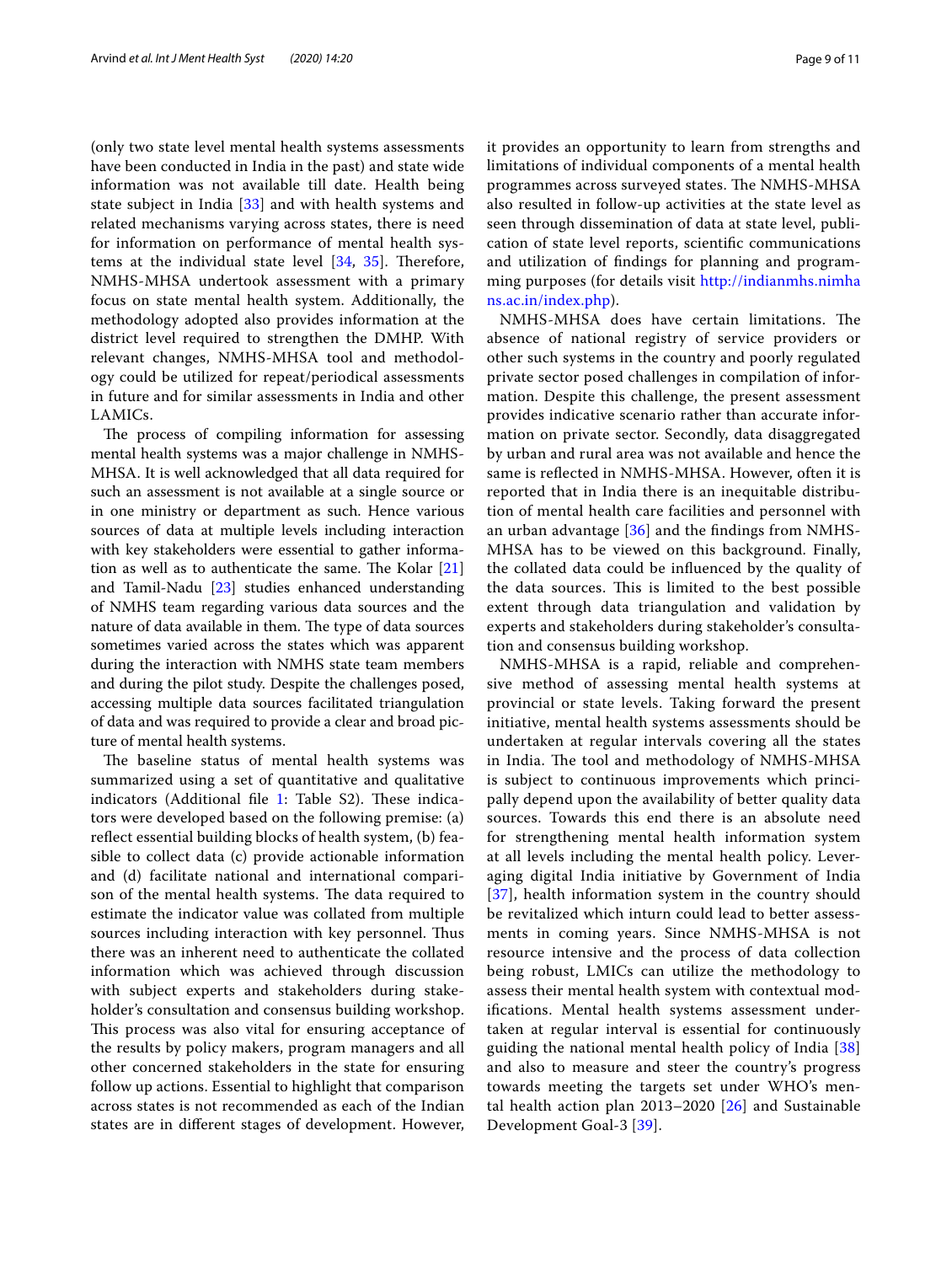#### **Supplementary information**

**Supplementary information** accompanies this paper at [https://doi.](https://doi.org/10.1186/s13033-020-00349-8) [org/10.1186/s13033-020-00349-8](https://doi.org/10.1186/s13033-020-00349-8).

<span id="page-9-5"></span>**Additional fle 1: Table S1.** Domains and components of each domain under NMHS-MHSA. **Table S2.** Mental Health Systems Assessment Indicators.

#### **Abbreviations**

MSUDs: Mental and substance use disorders; DALYs: Disability adjusted life years; LMICs: Lower and middle income countries; NMHS: National Mental Health Survey; MHSA: Mental Health Systems Assessment; NMHP: National Mental Health Program; DMHP: District Mental Health Program; NIMHANS: National Institute of Mental Health and Neuro Sciences; NMHS-MHSA: National Mental Health Survey-Mental Health Systems Assessment; WHO-AIMS: World Health Organisation-Assessment Instrument for Mental Health Systems; WHO: World Health Organisation.

#### **Acknowledgements**

Team NMHS is extremely thankful to the Ministry of Health and Family Welfare, Government of India for its fnancial support in conducting the survey. We are immensely thankful to the guidance from members of the National Technical Advisory group and National Expert Panel. Our sincere thanks to NMHS-NIM-HANS team (<http://indianmhs.nimhans.ac.in/Docs/Summary.pdf>), NMHS state collaborators and the respective state government officials for their valuable participation at diferent stages of this work. We wish to place on record our sincere gratitude to all the subject experts and stakeholders for participating in stakeholder consultation and consensus building workshop.

NMHS collaborators group: Lokesh Kumar Singh, Sonia Pereira Deuri, Mousumi Krishnatreya, Vijay Gogoi, Sobhana H, Saumik Sengupta, Indrajeet Banerjee, Sameer Sharma (Lokopriya Gopinath Bordoloi Regional Institute of Mental Health, Tezpur, Assam), Anjan Kumar Giri ( All India Institute Of Medical Sciences, Raipur, Chhatisgarh), Abhay Bhaskar Kavishvar, Kamlesh Rushikray Dave, Naresh T. Chauhan (Government Medical College, Surat, Gujarat)Vinod K Sinha, Nishanth Goyal (Central Institute of Psychiatry, Ranchi, Jharkhand) Jayakrishnan Thavody , Anish PK , Thomas Bina (Institute of Mental Health And Neuro Sciences, Kozhikode, Kerala) Abhijit P. Pakhare , Pankaj Mittal, Sukanya Ray (All India Institute of Medical Sciences, Bhopal, Madya Pradesh) Rajni Chatterji (Bhopal Memorial Hospital and Research Centre, Bhopal, Madhya Pradesh) Brogen Singh Akoijam, Heramani Singh, Gojendro, Priscilla Kayina, Roshan Singh L(Regional Institute of Medical Sciences, Imphal, Manipur) Subhash Das, Sonia Puri, (Government Medical College and Hospital, Chandigarh) Rohit Garg (Government Medical College and Hospital, Patiala, Punjab) Amita Kashyap, Yogesh Satija, Kusum Gaur, Divya Sharma (Sawai Man Singh Medical College, Jaipur, Rajasthan) Sathish R V (Tamil Nadu Health Systems Project, Tamil Nadu) Selvi M (M.S.Chellamuthu Trust, Madurai, Tamil Nadu) Krishnaraj, (National Health Mission-Tamil Nadu) Singh SK, Vivek Agarwal, Eesha Sharma, Sujit K Kar(King George's Medical University, Lucknow, Uttar Pradesh) Raghunath Misra, Rajashri Neogi, Debasish Sinha, Soumyadeep Saha, Ajoy Halder(Institute of Psychiatry, Kolkata, West Bengal), Subbakrishna D K, Thennaarasu, Marimuthu P, Binu Kumar B, Sanjeev Jain, Santosh Loganathan, Janardhan Reddy Y C, Jagadisha T, Sivakumar P T, Prabhat Kumar Chand, Muralidharan K, Senthil Reddi, Naveen Kumar C, Krishna Prasad M, Jaisoorya T S, Janardhanan C N, Mahendra Prakash Sharma, Suman L N, Paulomi S, Keshav Kumar, Manoj Kumar Sharma, Manjula M, Poornima Bhola, Roopesh B N, Thomas Kishore M, Veena S, Aruna Rose Mary K, Nitin Anand, Shobha Srinath, Satish Chandra Girimaji, John Vijayasagar K, Sekar Kasi, Muralidhar D, Dhanasekara Pandian R, Ameer Hamza, Janardhana N, Aravinda Raj E, Gobinda Majhi (National Institute of Mental Health and Nero Sciences, Bengaluru)

#### **Authors' contributions**

GG, GNR, MV, VB, BSP, MSG, SA, AAB contributed to the conception of study. GG, GNR, BSP, MSG, SA, AAB, MV, VB, AK, CBS, DPK, DR, KP, LSR, LKS, PS, PKS, RC, RYM and STM contributed to the design and facilitated acquisition of data for the study. GG, AAB and BSP developed frst draft of the manuscript, which was critically revised for important intellectual content by all authors (GNR, MSG, SA, MV, VB, AK, CBS, DPK, DR, KP, LSR, LKS, PS, PKS, RC, RYM and STM), who approved the fnal version. GG and AAB are guarantors. The corresponding

author (GG) attests that all listed authors meet authorship criteria and that no others meeting the criteria have been omitted. The NMHS collaborators group facilitated data collection in 12 states of India. All authors read and approved the fnal manuscript.

#### **Funding**

This research was funded by the Ministry of Health and Family Welfare, Government of India. This funding source had no role in the design of this study, analyses, interpretation of the data, or decision to submit results.

#### **Availability of data and materials**

The datasets used and analyzed during the current study are available from the corresponding author on reasonable request.

#### **Ethics approval and consent to participate**

Ethical approval for undertaking state mental health system assessment, a component of National Mental Health Survey of India, was obtained from the NIMHANS Institutional Ethics Committee. Further, each of the study states, obtained separate ethical approval from their respective institutional ethical committees.

#### **Consent for publication**

Not applicable.

#### **Competing interests**

The authors declare that they have no competing interests.

#### **Author details**

<sup>1</sup> Centre for Public Health, Department of Epidemiology, National Institute of Mental Health and Neuro Sciences, Bangalore 560029, India. 2 Department of Psychiatry, National Institute of Mental Health and Nero Sciences, Bangalore 560029, India. 3 Department of Community Medicine, All India Institute of Medical Sciences, Bhopal, India. 4 Department of Psychiatry, Government Medical College and Hospital, Chandigarh, India. 5 Department of Psychiatry, King George's Medical University, Lucknow, India. 6 Department of Psychiatry, Central Institute of Psychiatry, Ranchi, India. 7 Department of Psychiatry, LGB Regional Institute of Mental Health, Tezpur, India. <sup>8</sup> Department of Psychiatry, Regional Institute of Medical Sciences, Imphal, India. 9 Department of Psychiatry, All India Institute of Medical Sciences, Raipur, India. 10 Department of Psychiatry, Sawai Man Singh Medical College, Jaipur, India. 11 Department of Psychiatry, Institute of Psychiatry, Kolkata, India. 12 Mental Health Program Office, Chennai, Tamil Nadu, India. <sup>13</sup> Department of Psychiatry, Government Medical College, Surat, India. <sup>14</sup> Department of Psychiatry, Institute of Mental Health and Nero Sciences, Kozhikode, India.

## Received: 6 December 2019 Accepted: 29 February 2020

#### **References**

- <span id="page-9-0"></span>1. Kyu HH, Abate D, Abate KH, Abay SM, et al. Global, regional, and national disability-adjusted life-years (DALYs) for 359 diseases and injuries and healthy life expectancy (HALE) for 195 countries and territories, 1990–2017: a systematic analysis for the Global Burden of Disease Study 2017. Lancet. 2018;392(10159):1859–922.
- <span id="page-9-1"></span>2. Findings from the Global Burden of Disease Study 2017. Institute for Health Metrics and Evaluation. 2019. [http://www.healthdata.org/polic](http://www.healthdata.org/policy-report/findings-global-burden-disease-study-2017) [y-report/fndings-global-burden-disease-study-2017](http://www.healthdata.org/policy-report/findings-global-burden-disease-study-2017). Accessed 27 Aug 2019.
- <span id="page-9-2"></span>3. Charlson FJ, Baxter AJ, Cheng HG, Shidhaye R, Whiteford HA. The burden of mental, neurological, and substance use disorders in China and India: a systematic analysis of community representative epidemiological studies. Lancet. 2016;388(10042):376–89.
- <span id="page-9-3"></span>4. Gururaj G, Varghese M, Benegal V et al. National Mental Health Survey of India, 2015–2016: Prevalence, patterns and outcomes. Bengaluru, National Institute of Mental Health and Neuro Sciences, NIMHANS Publication No. 129, 2016.
- <span id="page-9-4"></span>5. Organization of services for mental health. Mental health policy and service guidance package. Geneva: World Health Organization; 2003.